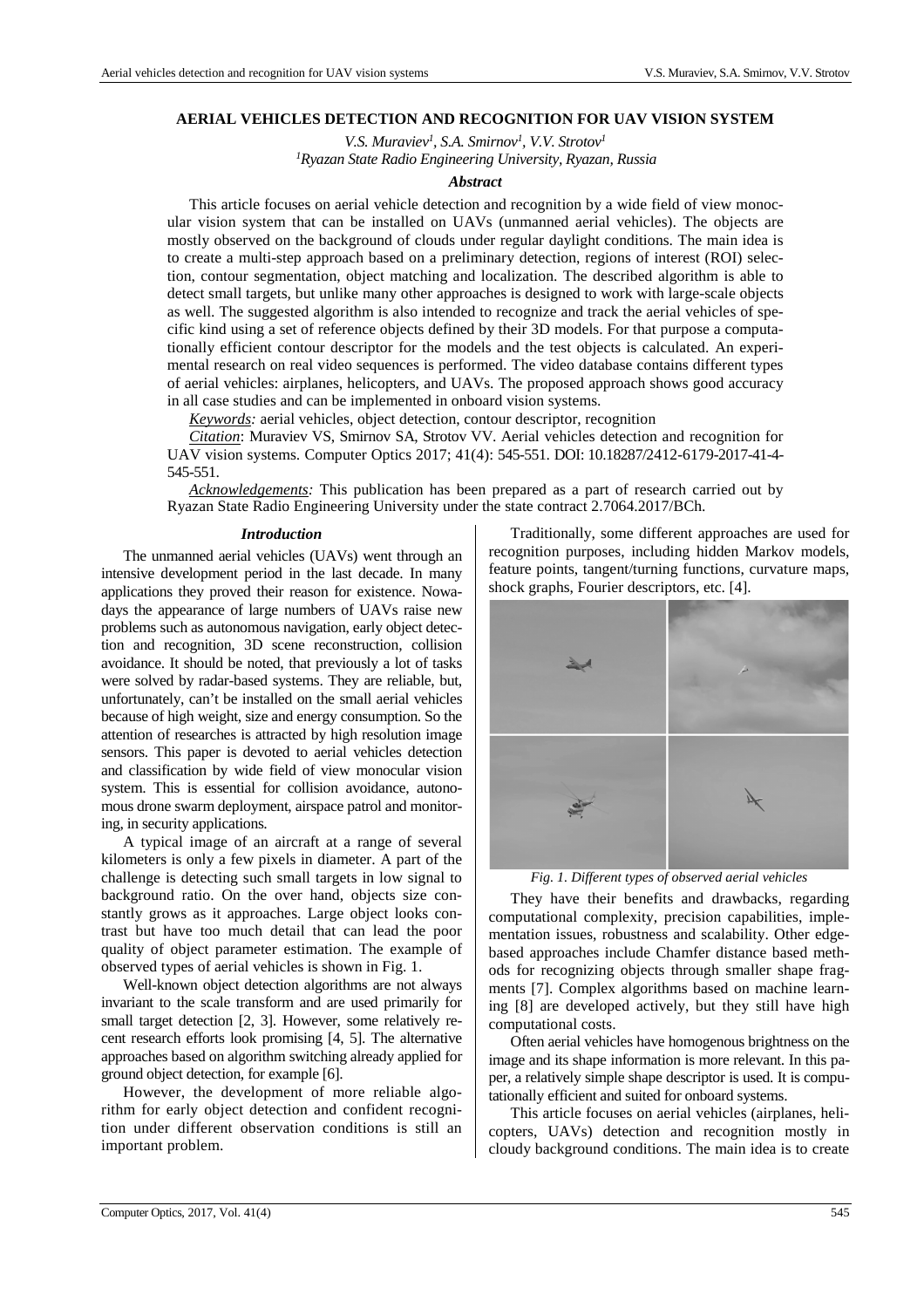a multi-step approach based on a preliminary detection, regions of interest (ROI) selection, object contour segmentation, contour descriptor calculation, object matching, and recognition.

In the next section object, detection algorithm is described in detail. Then contour descriptor evaluation, object matching and recognition are discussed. We present some experimental results for proposed approach obtained on natural video sequences.

### *1. Object detection*

*Preliminary detection*. The algorithm, that is used to detect objects at preliminary step, should satisfy two requirements. It should be computational efficient and work well in cloudy and noisy environment. It can be assumed, that objects are more contrast than the underlying background. Neighboring pixels usually have similar brightness values and background have low spatial frequencies in Fourier domain. In that case, objects with some assumptions can be describes as blobs. Spatial filters are typically used for blob detection to increase SNR and to get better results.

At first, the background must be estimated. Wherefore an observed image  $l(i, j)$  passes through the spatial filter with big size mask  $h_2$ . Simultaneously  $l(i, j)$  is smoothed with mask  $h_1$  of smaller size to average object brightness. To improve performance, box filters are used. They use masks *h<sup>1</sup>* and  $h_2$ , which have dimensions  $(2q_1+1)\times(2q_1+1)$  and  $(2q_2+1)\times(2q_2+1), q_1 < q_2$  respectively:

$$
h_1(m,n) = 1/(2q_1+1)^2, m,n = -q_1, q_1;
$$
  
\n
$$
h_2(m,n) = \begin{cases} 0, m,n = -q_1, q_1; \\ 1/((2q_2+1)^2 - (2q_1+1)^2), \text{ otherwise.} \end{cases}
$$
\n(1)

After that the background estimation is subtracted from filtered with mask  $h_1$  image:

$$
d(i, j) = l(i, j) * h_1 - l(i, j) * h_2.
$$
 (2)

Difference image  $d(i, j)$  contains objects and remaining clutter with nearly gaussian zero mean spatial distribution. It can be concluded because of the large number of pixels in the image and application of a central limit theorem. Taking into account the nature of the distribution the thresholding procedure can be used to get object binary mask  $b(i, j)$ :

$$
b(i, j) = \begin{cases} 1, & |d(i, j)| > k\sigma; \\ 0, & \text{otherwise,} \end{cases}
$$
 (3)

where  $k$  is a threshold coefficient and  $\sigma$  – standard deviation of the difference image.

However, application of the blob detection procedure in practice faces with a number of problems. Disadvantages of the approach are explained by the locality of spatial processing techniques. It is clear that the size of the filter mask depends on the object size in the image. Large object is often fragmented, and it is imposable to correctly determine its shape. Besides, atmospheric turbulence and background clutter such as contrast clouds cause false detections. Next processing steps are performed to archive scale invariance, reject false detections, and refine object shape.

*ROI selection.* To archive invariance to scale transform gaussian image pyramid is created, and blob detection algorithm described above is performed. Binary images are formed at each scale of the pyramid. Filter masks sizes are fixed, but coefficient *k* slightly increases with image detail degradation. For each pyramid level binary image is formed, and list of segments is created. Segment analysis at different scales is a part of the algorithm which allows selection of regions of interest.

The analysis starts from coarse image resolution and goes to more detailed levels. Simple morphological operations are involved to reduce segment fragmentation on low resolutions. Bounding boxes for each segment are expanded on some value depending on initial size. Then intersections between bounding boxes are searching at different scales. Intersected regions must be counted and excluded from the list. As a rule, large objects in the image are more fragmented on detailed scale levels. This property is used to specify large object location. Example of binary mask of the test object on different levels of the pyramid is shown in Fig. 2.



*Fig. 2. Image and binary mask at three levels of the pyramid. Black rectangle corresponds to the ROI and is used for contour segmentation* 

Thus, bounding boxes that are found on coarse resolution and have more intersections on higher resolutions are probably related to objects and are treated as ROIs. The size of all ROIs is transformed to one resolution scale. Remaining small segments found on original image are small targets. They can be described by its position, size and average brightness. These characteristics are used for matching based on minimization of relative differences of object properties. Such small object can be tracked and its velocity can help to increase recognition accuracy later.

In opposite, large objects on binary image can look deformed. The segment centroid is often shifted, and that leads to significant errors in recognition. To achieve better results, object shape is restored at next step by processing ROIs with contour segmentation algorithm robust to illumination changes.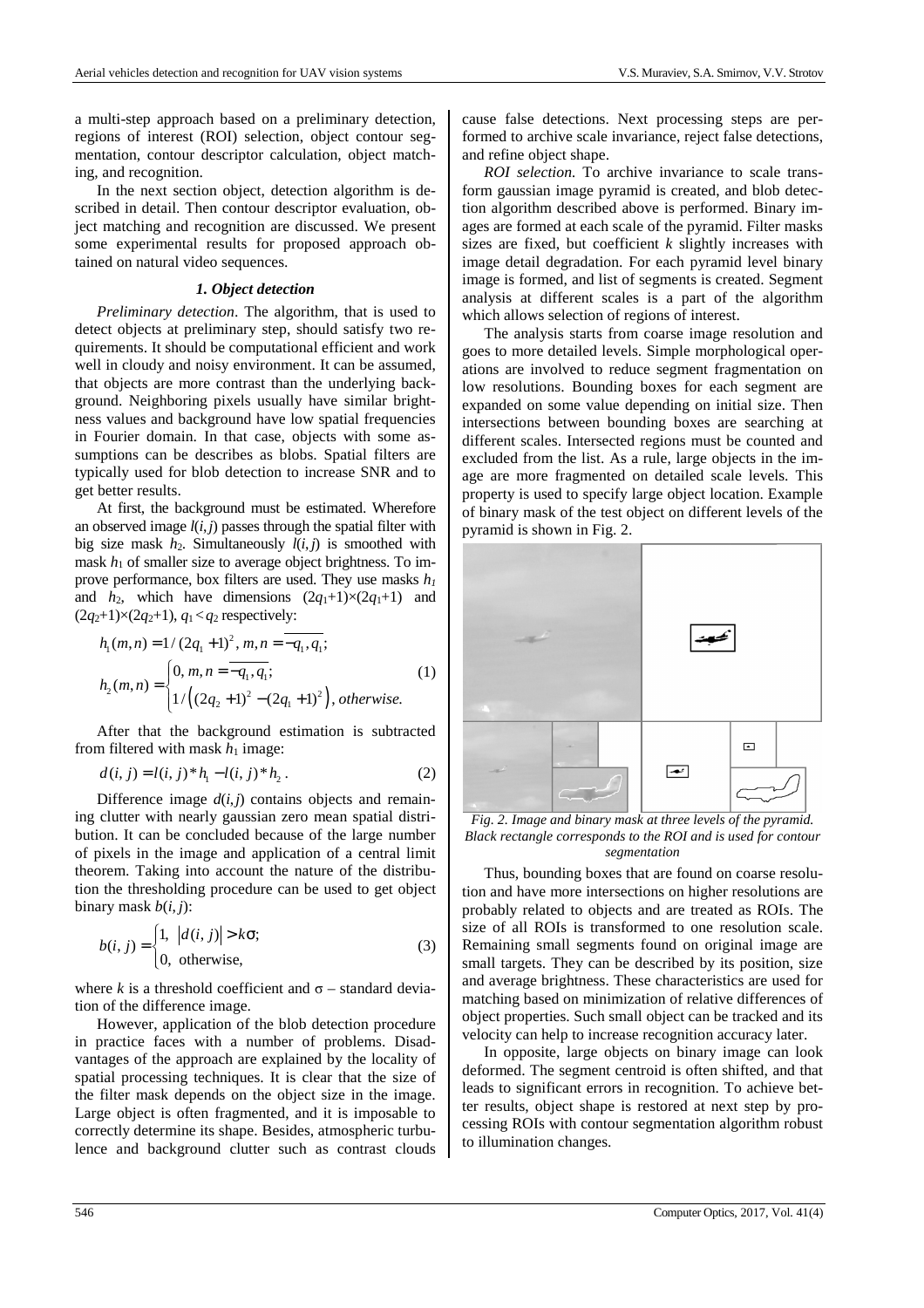*Contour segmentation*. At this step, the more complicated segmentation procedure is performed in each ROI to estimate object contour. We choose active contour model as a powerful and flexible approach that can be used to precisely segment object boundary. More important that this approach grants that contour will be closed and won't contain gaps.

The model is based on the Mumford-Shah functional minimization problem [9]. Let's assume for simplicity that the images are continuous. The general form for the Mumford–Shah energy functional for sensed image  $l(x, y)$ can be written as

$$
E^{MS}(r, C) = \iint\limits_{(x, y) \in ROI} (l(x, y) - r(x, y))^{2} dx dy +
$$
  
+ 
$$
\mu \iint\limits_{(x, y) \in ROI \setminus C} |\nabla r(x, y)|^{2} dx dy + v \cdot length(C),
$$
 (4)

where m and v are positive constants,  $l(x, y)$  – segmented image, *С* – object boundary curve. It becomes a difficult problem to find *C* since  $r(x, y)$  is also an unknown function in 2D coordinate space. Expression can be simplified if  $r(x, y)$  is a piecewise constant function that takes the value  $r_1$  inside C and  $r_0$  outside C. In that case energy functional (4) is reformulated as follows:

$$
E^{MS}(r_0, r_1, C) = \lambda_1 \iint\limits_{(x, y) \in \text{outside}(C)} (l(x, y) - r_0)^2 dx dy +
$$
  
+ 
$$
\lambda_1 \iint\limits_{(x, y) \in \text{inside}(C)} (l(x, y) - r_1)^2 dx dy + v \cdot \text{length}(C).
$$
 (5)

Expression (5) describes a Chan-Vese active contour model [9, 10], where first term is the energy that corresponds to expansion force; the second is the energy that tends to compress the contour. The problem is to find the boundary of the object at which equilibrium is reached between two forces. The unknown curve *C* is replaced by the level set function  $\varphi(x, y)$ , considering that  $\varphi(x, y) > 0$  if the point  $(x, y)$  is inside *C*,  $\phi(x, y) < 0$  if  $(x, y)$  is outside *C*, and  $\phi(x, y) = 0$  if  $(x, y)$  is on *C*. Finally the minimization problem is solved by taking the Euler–Lagrange equations and updating the level set function  $\varphi(x, y)$  by the gradient descent method:

$$
\frac{\partial \varphi(x, y)}{\partial t} = \delta(\varphi)(\nu K(\varphi) - (l(x, y) - r_0)^2 +
$$
  
+(l(x, y) - r<sub>1</sub>)<sup>2</sup>), (6)

where  $r_1$  and  $r_0$  are average brightness values of object and background respectively,  $\delta(\varphi)$  – approximation of Dirac delta function,  $K(\varphi)$  – curvature of the curve. In transition from continuous  $(x, y)$  to discrete  $(i, j)$  coordinate values equation (6) is transformed to

$$
\varphi_{n+1}(i, j) = \varphi_n(i, j) +
$$
  
+
$$
\delta(\varphi) \Big( \nu K_n(\varphi) - (l(i, j) - r_0(n))^2 + (l(i, j) - r_1(n))^2 \Big).
$$
 (7)

At each *n*-th iteration,  $\varphi(x, y)$  is reinitialized to be the signed distance function to its zero level set. This procedure prevents the level set function from becoming too flat. This effect is caused by  $\delta(\varphi)$  due to  $\varphi(x, y)$  smoothing. The iterative search stops when the number of points where level set function is close to zero ceases to vary noticeably [9].

This method can deal with the detection of objects whose boundaries are dimmed or not necessarily defined by gradient. It does not require image filtering and can efficiently process noisy images. Therefore, the true boundaries are preserved and could be accurately detected. Additionally, it can automatically detect interior contours with the choice of Dirac function approximation [10].

However, Chan-Vese model also has some drawbacks: the unsuccessful segmentation of images with significant intensity inhomogeneity, the sensitivity to the initial contour placement, and time-consuming iterative solving procedure. In this work images are segmented only in areas determined by ROIs, and are centered on objects in most cases. The influence of an image inhomogeneity on segmentation results is noticeable for large-scale objects but can be significantly reduced by image downsampling in the gaussian pyramid. Thus, the main drawbacks of the approach can be overcome.

Next subsection provides a description of object recognition step of the algorithm.

### *2. Contour descriptor calculation*

The contour descriptor is the number vector that is relates to the specified object contour. It is used for decreasing of the amount of information describing the object contour. Also, the contours descriptor allows increasing the speed of the contour matching [11].

The proposed descriptor can be calculated using the object binary image *b* or a contour *C*. In the first case after the image binarization we can extract external image contour. Points of the contour are translated into polar coordinate frame with the frame center in the object centroid. Obtained vector of polar coordinates is discretized and subjected to the median filter.

The result descriptor units can be calculated using the following equation:

$$
D(i) = F_{med} \left\{ \max \left( d(P^{center}, P\left(\frac{2\pi i}{N_D}, \frac{\pi}{N_D}\right) \right) \right\},\tag{8}
$$

where  $i = 1, N<sub>D</sub>$  – the number of the current descriptor unit;  $N_D$  – the total number of the descriptor units;  $d(P_1, P_2)$  – Euclidian distance between  $P_1$  and  $P_2$ ;  $P^{center}$  – the position of the object centroid;  $P$ (α,  $\Delta$ α) – any object or object contour point situated in sector of the circle that is limited by the  $\alpha \pm \Delta \alpha$  angles (the circle is centered in  $P^{center}$ ;  $F_{med}$ {…} – the symbolic definition of the median filtering operation.

As the object contour is a close curve, it generates the series of the descriptors that are shifted relative one to another depending of the starting angle. The descriptor with the maximal  $D(1)$  unit is used as an object descriptor.

Steps of calculating contour descriptors are illustrated in the Fig. 3.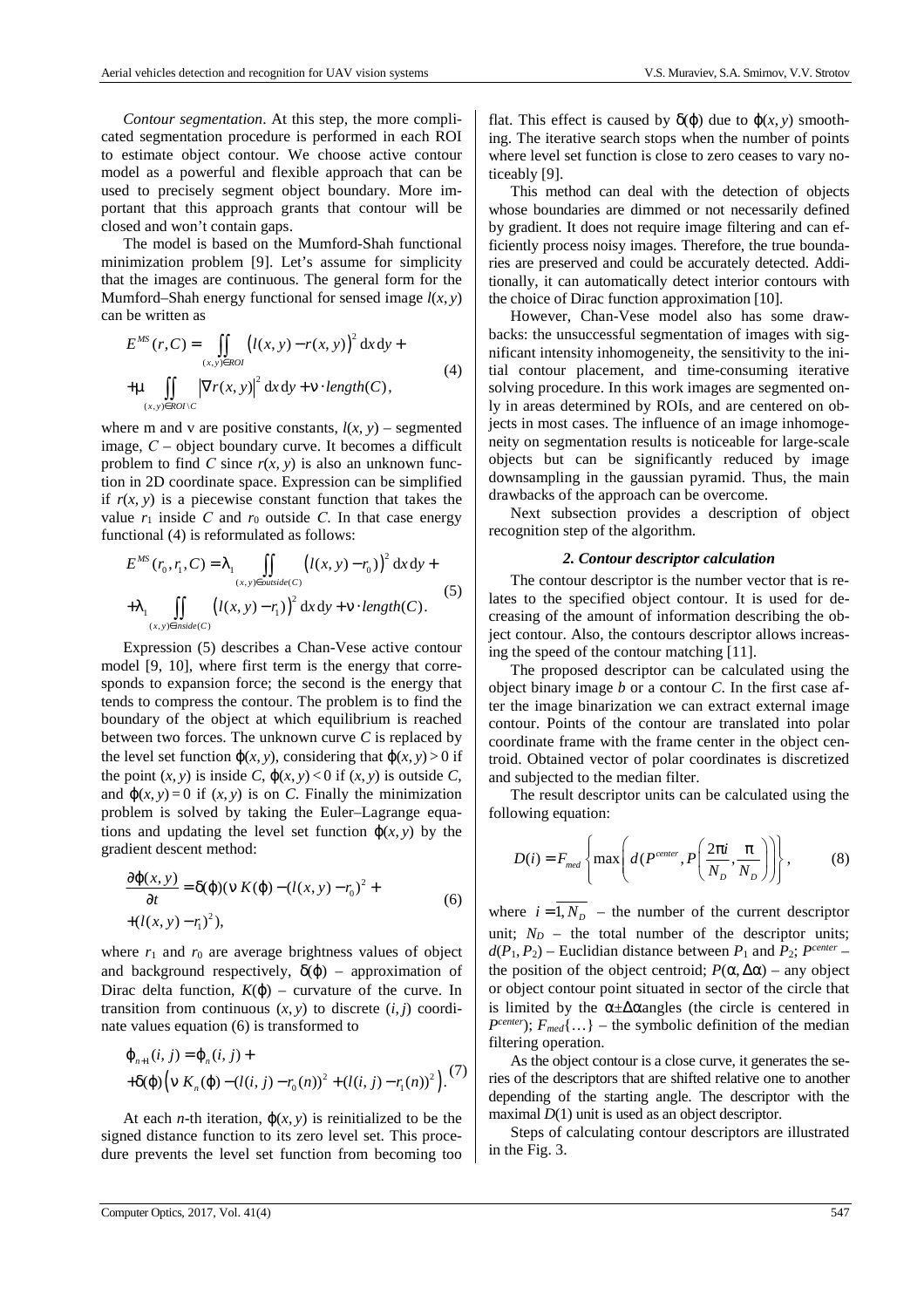

*Fig. 3. Steps of contour descriptor calculation: a – the input query image of aircraft, b – binary image with the extracted contour and the example of the sector matched to the first descriptor unit, c – binary image translated in polar coordinate frame, d – external contour descriptor* 

#### *3. Object matching*

Small targets are matched by minimizing relative differences in average brightness, size position for object candidates found in new frame. Contour coordinates are very valuable for tracking and recognition purposes for larger objects. However, information about contour coordinates is excessive and values themselves are not invariant to geometrical transformations. Therefore more relevant contour descriptors are used.

Object matching is performed by minimizing the criterion function:

$$
F_{\text{crit}}(j) = \min_{m \in M} \left[ \sum_{i=1}^{N_D} \left( D_{\text{ob}}(i-m) - D_j(i) \right) \right],
$$
  
\n
$$
M = \left\{ m : m = \overline{1, N_D} \right\}, j = \overline{1, N},
$$
\n(9)

where  $D_{ob}D_0$  – object contour descriptor found in the previous frame,  $D_i$ ,  $j = \overline{0, N}$  is the descriptor of *j* object candidate, *N* – number of objects in the current frame, *m* – is the value of circular shift of a descriptor. Image rotation results in circular shifts of the contour descriptor and is taken into consideration in (9). Thus, matching process is invariant to object rotation, scale and shift. Minimum of  $F_{\text{crit}}(j)$  for all *j* determines the most similar object.

#### *4. Object recognition*

The proposed object recognition algorithm consists of two stages. The first stage is reference object database preparation or learning. At this stage the reference obect descriptors are calculated using 3D object models. The reference database includes a set of descriptors calculated for a number of different object poses with different Euler angles combinations. We suggest using the geosphere principle to distribute object poses on the sphere uniformly. Since then stage includes a lot of complicated operation (as 3D model rendering), it produced preliminary [12].

The second stage of the algorithm is object recognition. It also is based on description of extracted image contour and similar to the object matching algorithm. This stage is performed in real time on the board.

The most probable pose is estimated as a result of matching the contour descriptor of query image with training descriptors. Descriptor matching is performed by calculating the criterion function:

$$
f_{\text{crit}}(j) = \min_{s \in S} \left[ \sum_{i=1}^{N_D} \left( D_0(i-s) - D_j(i) \right)^2 \right],
$$
  
\n
$$
S = \left\{ s : s = \overline{1, N_D} \right\},
$$
\n(10)

where  $D_0$  is the query image descriptor,  $D_i$  is the descriptor of current training image, and *s* is the value of circular shift of descriptor.

This criterion function provides rotation invariance of the descriptor. Index of training descriptor corresponds to a geosphere point. Therefore it determines Euler angles α and  $\beta$ . Let  $s_0$  to be the shift value that gives the minimum value to the expression in square brackets in (11):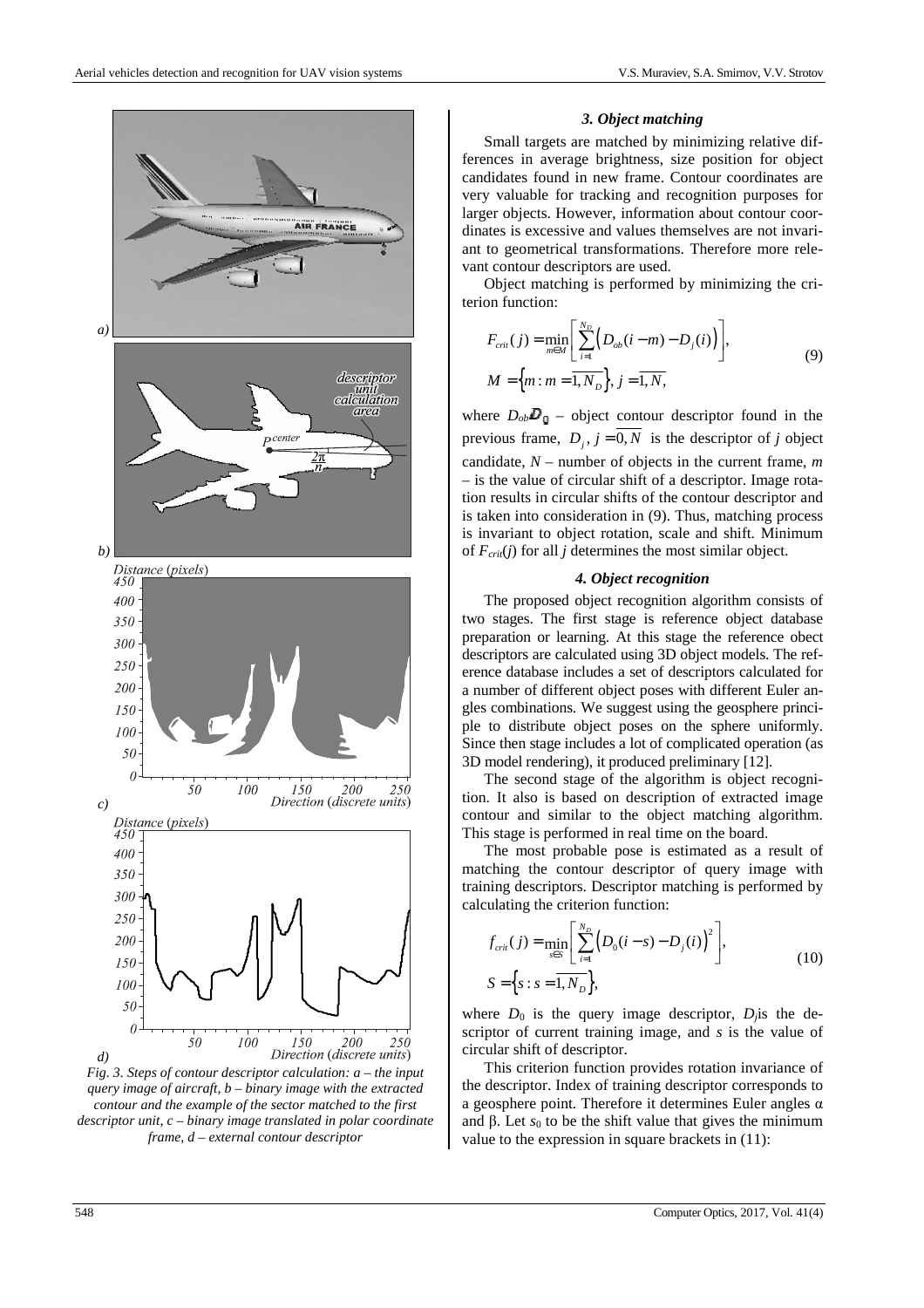Hence the value of angle  $\gamma$  is calculated by the formula:

$$
\gamma = \frac{2\pi s_0}{N_D} \tag{12}
$$

As a result of calculating criterion function (11) for every training descriptor we get vector of values of criterion function

$$
M = \left(f_{\text{crit}}(j) \mid j = \overline{1, N_g}\right). \tag{13}
$$

The measure of the similarity between captured object and the  $k$ -th reference object is value  $R_k$ . It can be defined as the minimal distance between sets of the object descriptors as:

$$
R_k = \min_j \left( f_{\text{crit}} \left( j \right) \right), \ j = \overline{1, N_g} \ . \tag{14}
$$

The recognition is processed by finding the least value of the:

$$
match = \arg\min_{k}(R_k), k = \overline{1, K},
$$
\n(15)

where  $k$  – index of the most similar reference object,  $K$  – the cardinality of the reference object set.

As the suggested algorithm is based on image contour description, we meet the ambiguity problem. It happens when calculated descriptor corresponds to more than one orientation. For instance, topside and underside views of an airplane will provide equal object contours and hence descriptors. This problem must be taken in the account in case of solving orientation estimation task, but it is not important in case of recognition task solving.

Another algorithm problem is related to the defined types of the object because of some image peculiarities. The images of the helicopters often do not include the propeller. It happens, for example, then the distance if far and the light source is situated behind the observer. In this case the difference between the object contour descriptor and the reference descriptors is inaccessibly high (Fig. 4*e* - *f*).

We propose to use two different models for the reference descriptor generation. The first model of the helicopter includes the propeller, the others does not. The example images of the aircraft obtained using this approach and the relative contour descriptors are presented on Fig. 4.

## *5. Hardware implementation*

Since the developed algorithm will be used in onboard vision systems, it must fit the system structure. The target systems consist of DSP or CPU as a control unit and a number of FPGAs as computing units. FPGAs are used for performing the most of "heavy" operations such as spatial and temporal image filtering, geometric and spectral transformations, template matching and thresholding, binary image marking. The DSP/CPU is used for performing unique operations with small amount of data, FPGA dispatching and internal control.



*e – the contour descriptor of the helicopter with propeller, f – the contour descriptor of the helicopter without propeller* 

The object detection algorithm was designed for the described system structure. The object recognition algorithm cannot be performed onboard completely. The learning stage of this algorithm should be performed of external PC. It includes such specific operations as the 3D object rendering. Also, the learning stage has no time restrictions. In contrast, the second stage of proposed algorithm is performed onboard in real time. The FPGA based vision system shows the most performance in case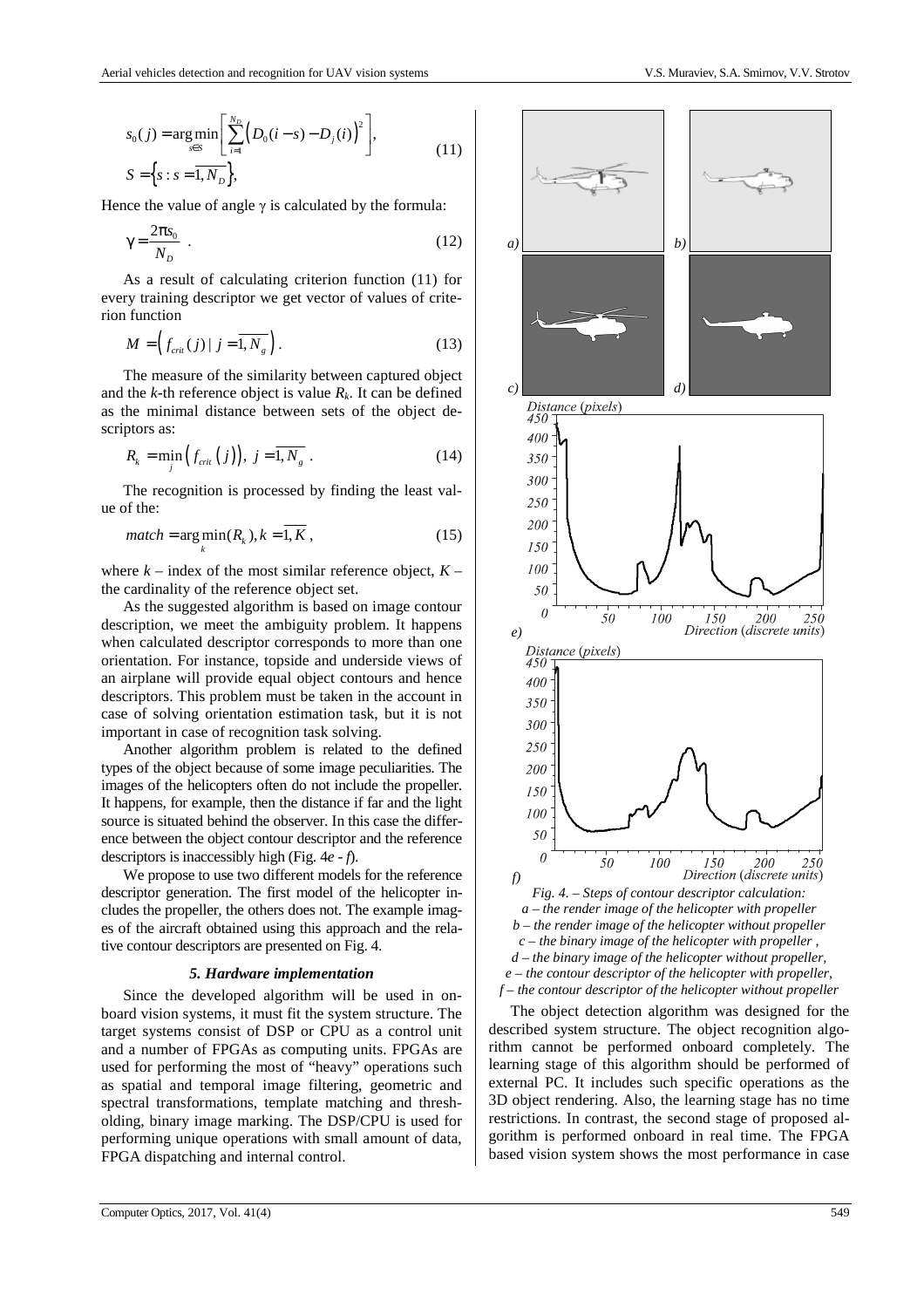of pipelined processing. Therefore, we suggest that the algorithms are suitable for Xilinx Virtex 5 of higher FPGA based vision systems [12].

### *6. Experimental research*

The first goal of research is to determine the ability of algorithm to localize objects at the distance of several kilometers. Video database contained 12 grayscale video sequences with 7 different types of aircraft, three types of UAVs and two helicopters. Object observed on cloudy environment and in clear sky conditions. These sequences were obtained from single TV or IR camera with a wide field of view. The size of objects varied from about  $3\times3$ pixels to 200×200 and even higher. Confident detection of objects in observed images affects the quality of algorithm. The true positive ratio *Pt* and false negative ratio *Pf* are measured for fixed detection algorithm parameters. Reference object position and size are determined in each video frame by visual inspection. Additionally the standard deviation of object coordinate σ*c* and size σ*s* measurement error are estimated.

To get more relevant results σ*s* is divided on reference size and expressed in percent. The results are summarized in Table 1. The algorithm is less reliable in detecting helicopters because of rotary wings that are not always distinguishable. In some cases the shape of the object varies very rapidly due to the changes of the angle of view, which also causes object misses.

*Table 1. Object detection results grouped by type* 

| Type of<br>aerial vehicles | Pd   | Pf   | $\sigma_s$ , pixel | $\sigma_s$ , % |
|----------------------------|------|------|--------------------|----------------|
| Airplane                   | 0.95 | 0.06 | 3.6                | 5.4            |
| Helicopter                 | 0.89 | 0.12 | 6.3                | 10.5           |
| UAV                        | 0.93 | 0.08 | 2.4                | 39             |

There are a lot of algorithms developed for aerial object detection. In [13] authors adapted Viola-Jones algorithm for aircraft detection in video sequences. The probability of true detection ranged from 84.3 % to 89.1 %, depending on background conditions. The approach developed at Carnegie Mellon University [14] is focused on detection of small size unmanned aerial vehicles at a distance of about 3 miles from the image sensor. The algorithm provides detection probability of more than 90 % with a false negative ratio not exceeding 5%, but the algorithm is not developed for large-sized object detection. A closer analogue of the developed algorithm is a multistep approach described in [15], which provides detection and classification of aerial objects. The algorithm demonstrated high detection quality; however, test video sequences contained only aircraft on relatively low contrast background. The effectiveness of the developed algorithm is comparable with analogs, and in some cases it is possible to achieve better results.

The second goal of the experimental research was to study the performance and accuracy of the proposed image recognition algorithm in comparison with the known works.

In the work [16] the authors propose a mixed approach. They use three types of indicators and a neural network. The result true positive ratio is between 82 % and 94 %. In the work [17] the Markov random field based classificatory is used. The result true positive ratio is between 88 % and 95 %. In the work [18] the authors propose recognition of the military airplanes using wavelet-based descriptors. The result true positive ratio is about 96 %.

The experiments were carried out on the same natural image sequences that were used for the object detection algorithm examination. The minimal aerial object area was 500 pixels. The maximal aerial object area was less than 15 % of the image area.

The reference object base includes 17 objects. The objects were defined by the 3D models. The sets of the reference images were rendered for every model. The factor 3 geosphere point distribution was used (92 points). The light source was situated in front of the object. The examples of the object recognition are presented on Fig. 5.



*Fig. 5. The example of the object recognition a – the object source image, b – the object binary image with external contour, c – the most similar reference object image* 

The quality of the object recognition was estimated using the true positive recognition ratio metrics. This value was averaged on the entry test video set. The results of the experiments are shown in the Table 2.

*Table 2. Object recognition results* 

| $N_2$        | Object           | Estimated<br>object class | True<br>positive<br>ratio, % |
|--------------|------------------|---------------------------|------------------------------|
| $\mathbf{1}$ | Airbus 380       | «Airplane»                | 96,1                         |
| 2            | Lockheed $C-130$ | «Airplane»                | 92,9                         |
| 3            | Mi-172           | «Helicopter»              | 98.3                         |
| 4            | MO <sub>9</sub>  | «UAV»                     | 86,9                         |
| 5            | MO <sub>1</sub>  | «UAV»                     | 80,8                         |
| 6            | $Mi-8$           | «Helicopter»              | 86,2                         |
| 7            | IL 76 $(IR)$     | «Airplane»                | 100                          |
| 8            | Lockheed C-5     | «Airplane»                | 100                          |
| 9            | Cessna 172       | «Airplane»                | 95,6                         |
| 10           | Sukhoy SJ 100    | «Airplane»                | 100                          |
| 11           | Airbus 380       | «Airplane»                | 87,2                         |
| 12           | MO9              | «UAV»                     | 89,2                         |
|              |                  | Average                   | 92,8                         |